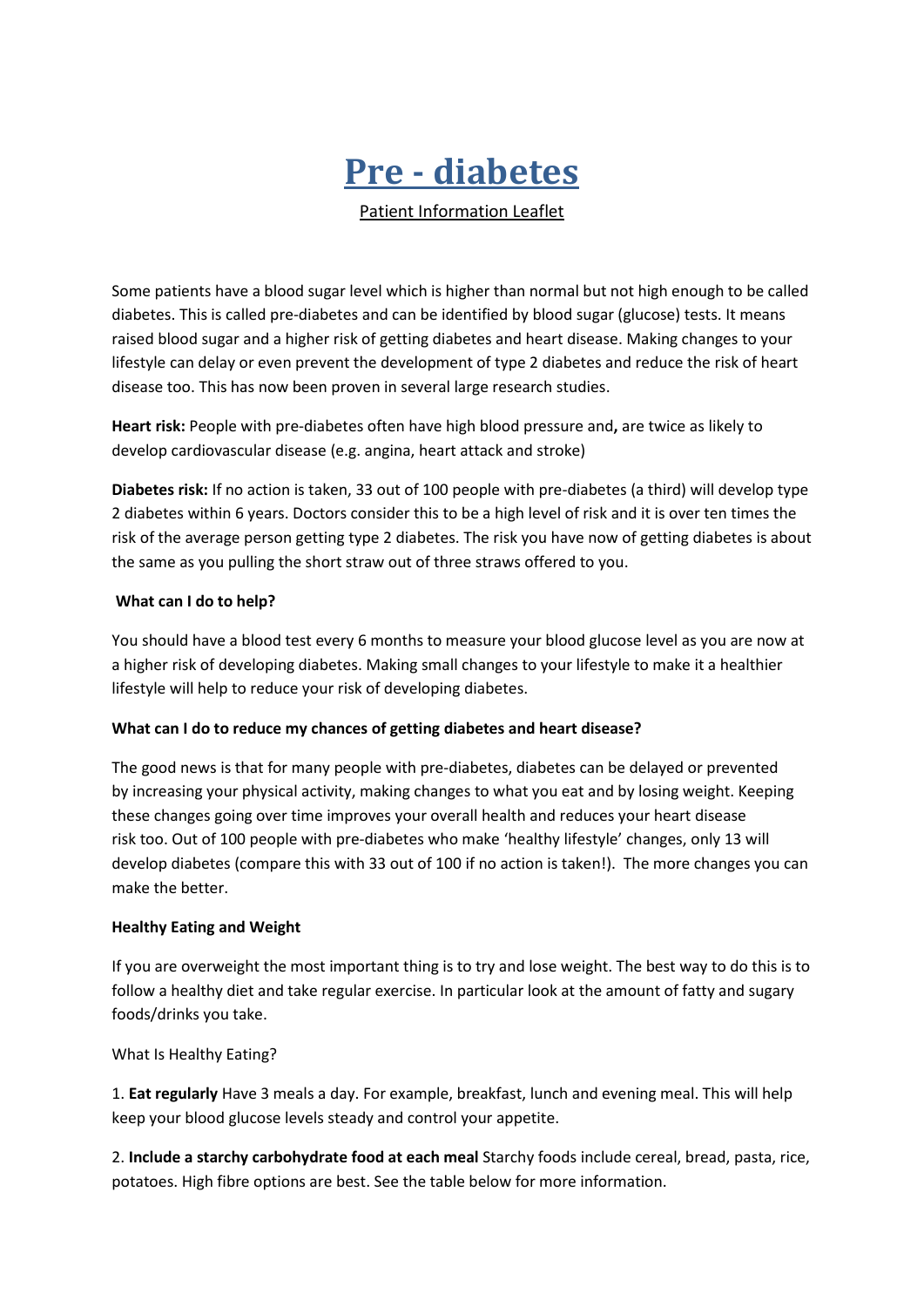| <b>Starchy Carbohydrate to eat less of</b>      | Choose more of these starchy carbohydrates  |
|-------------------------------------------------|---------------------------------------------|
| Sugar or honey-coated breakfast cereals, for    | Wholegrain breakfast cereal, for example,   |
| example, Frosties, Coco Pops, sweetened muesli, | Weetabix, unsweetened muesli, Shredded      |
| sugary cereal bars                              | Wheat, Branflakes, porridge                 |
| Fried Chips, Instant Mash, Roast Potato         | Boiled Potatoes, New potatoes,              |
|                                                 | Sweet Potato, Baked Potato                  |
| Fried rice, cheesy pasta dishes                 | Basmati rice, pasta, chapatti               |
| White bread or rolls                            | Whole grain, granary, seeded bread or rolls |

# **3. Eat less sugar**

Too much sugar and foods containing sugar can cause the blood glucose levels to rise. It is best to replace these with lower sugar and sugar free foods instead. See the table below for examples.

| Foods High in Sugar to eat less of                | Foods Lower In Sugar/Sugar Free                     |
|---------------------------------------------------|-----------------------------------------------------|
| Sugar, glucose, glucose syrup, dextrose, sucrose, | Artificial sweeteners, for example, Canderel,       |
| icing sugar, light spoon, half spoon              | Sweetex, Hermesetas, Splenda                        |
| Sweet squash and fizzy drinks, for example,       | Diet, low calorie, sugar-free squash and fizzy      |
| Ribena, Lucozade, cola, lemonade, drinking        | drinks, for example, Robinsons Special              |
| chocolate                                         | R, Diet Coke, Pepsi Max, tea, coffee                |
| Sweets, for example, chocolate, toffee, fudge,    | Plain biscuit or small scone, small crumpet or      |
| tablet, mints, chocolate covered and cream filled | pancake, oatcakes, crackers                         |
| biscuits, cakes, marzipan                         |                                                     |
| Sugar-coated or honey-coated breakfast cereal,    | Unsweetened breakfast cereal, for example,          |
| for example, Frosties, Sugar Puffs, Crunchy Nut   | Porridge, Weetabix, Branflakes, Allbran             |
| Sweet puddings, crumble, tarts, tinned fruit in   | Fresh or dried fruit, diet or light yoghurt, sugar- |
| syrup                                             | free jelly, tinned fruit in natural juice           |
| Marmalade, jam, honey, syrup                      | Reduced sugar marmalade, jam or thin                |
|                                                   | scraping of ordinary jam, marmalade or honey        |

# **4. Eat less fried and fatty foods**

High fat diets are linked to heart disease and reducing your fat intake will help you lose weight. See the table below for information on how to reduce your fat intake.

| <b>Foods High in Fat</b>                      | Choose Foods Lower in Fat                        |
|-----------------------------------------------|--------------------------------------------------|
| Butter, Margarine, oil, lard, dripping        | Low fat spread and oils made from                |
|                                               | unsaturated oils such as olive oil, vegetable    |
|                                               | oil, corn oil, monounsaturated spreads           |
| Fried foods                                   | Grill, poach, boil, microwave or oven bake food  |
| Chips                                         | Potatoes - boiled, steamed or baked              |
| Pies, pastries, sausage rolls, fatty meat     | Lean cuts of meat, fish and chicken without skin |
| Creamy sauces and dressings                   | Tomato based sauces                              |
| Cream, mayonnaise, salad cream, full fat      | Low fat natural yoghurt, low fat fromage frais,  |
| yoghurt, full fat milk                        | semi skimmed or skimmed milk                     |
| Full fat cheese, Crisps, savoury snacks, nuts | Reduced fat varieties of cheese, Lower fat       |
|                                               | cheese such as Edam, gouda, cottage              |
|                                               | cheese, grate or slice cheese thinly             |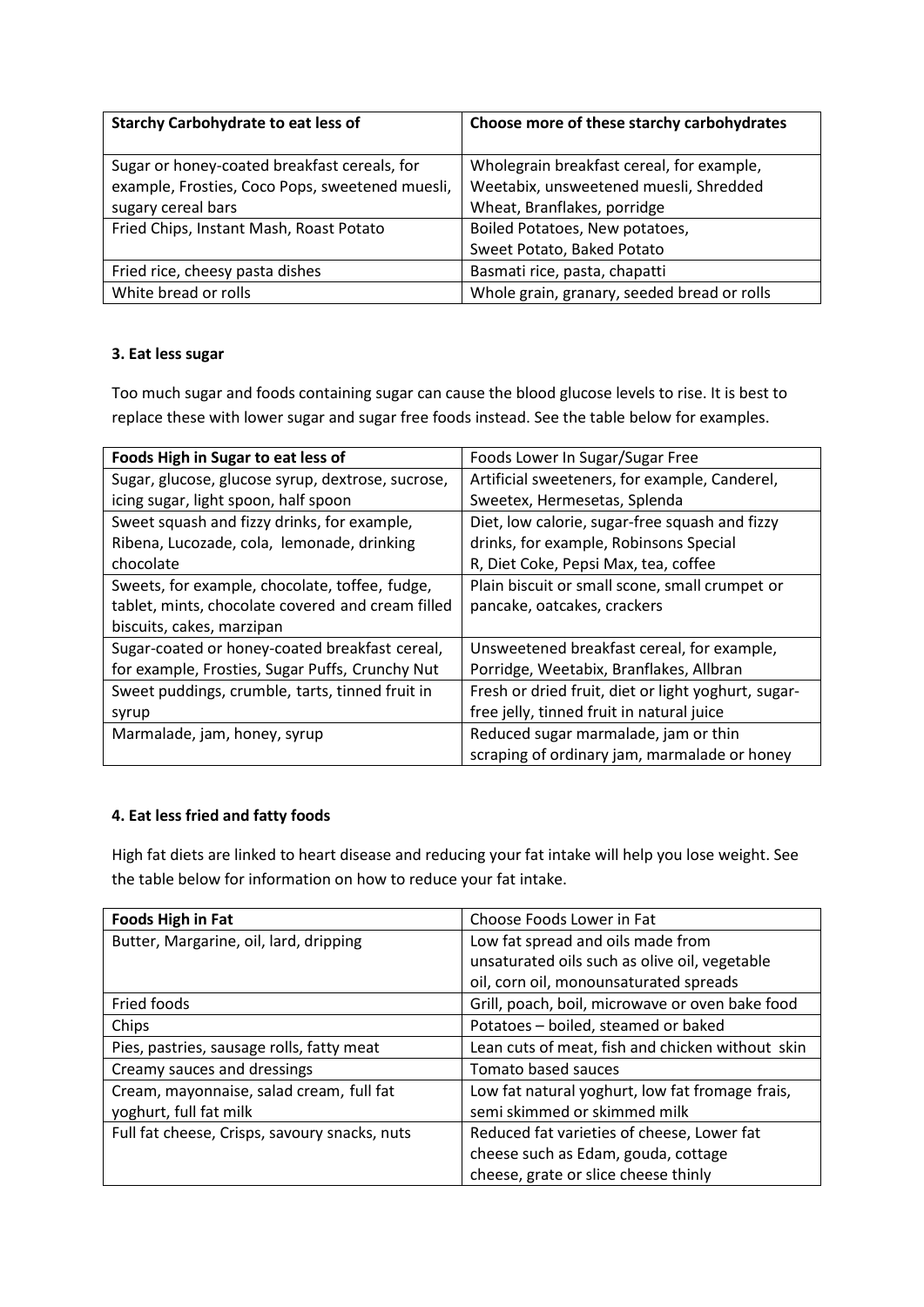## **5. Eat fruit and vegetables – 5 portions a day**

All fruit and vegetables are suitable and they can be fresh, frozen or tinned in natural juice. Try to have vegetables with your evening meal and spread your fruit throughout the day.

## **1 Portion =**

1 medium fruit (apple, banana or orange) 2 small fruits (kiwis, satsumas or plum) 2 table

# **6. Include oily fish**

Oily fish contains a type of fat called omega 3, which helps protect against heart disease. You should try to have oily fish in your diet at least once a week. Examples are sardines, pilchards, salmon, mackerel, fresh tuna, herring spoons of vegetables.

## **7. Eat less salt**

Too much salt can raise your blood pressure which can lead to stroke and heart disease.

Avoid adding salt at the table. Use as little salt as possible in cooking. Use herbs and spices to flavour food instead. Avoid processed foods, tinned, packed foods, and salty meats.

## **8. Healthy Weight**

Body weight and the risk of developing diabetes are closely linked. If you are overweight it is harder for your body to use insulin properly. A healthy weight will also help to reduce your risk of heart disease and stroke and control your blood pressure

Aim for a realistic weight loss (1-2lbs each week). It is better to lose a small amount of weight and keep it off, than to lose a lot of weight and regain it.

#### **9. Limit your alcohol intake**

The recommended amounts of alcohol for people with pre-diabetes and the general population are exactly the same.

For Men No more than 3 units/day (no more than 21 units in a week) For Women No more than 2 units/day (no more than 14 units in a week)

Everyone should have at least one or two alcohol-free days a week. Alcohol is high in energy and may cause weight gain therefore sensible drinking is essential.

**10. Smoking**. If you smoke - quit now. Smoking greatly increases the chance of developing a serious health problem.

**11. Physical activity** Increased daily activity can help you to control your weight and reduce your risk of heart disease, high blood pressure and stroke.